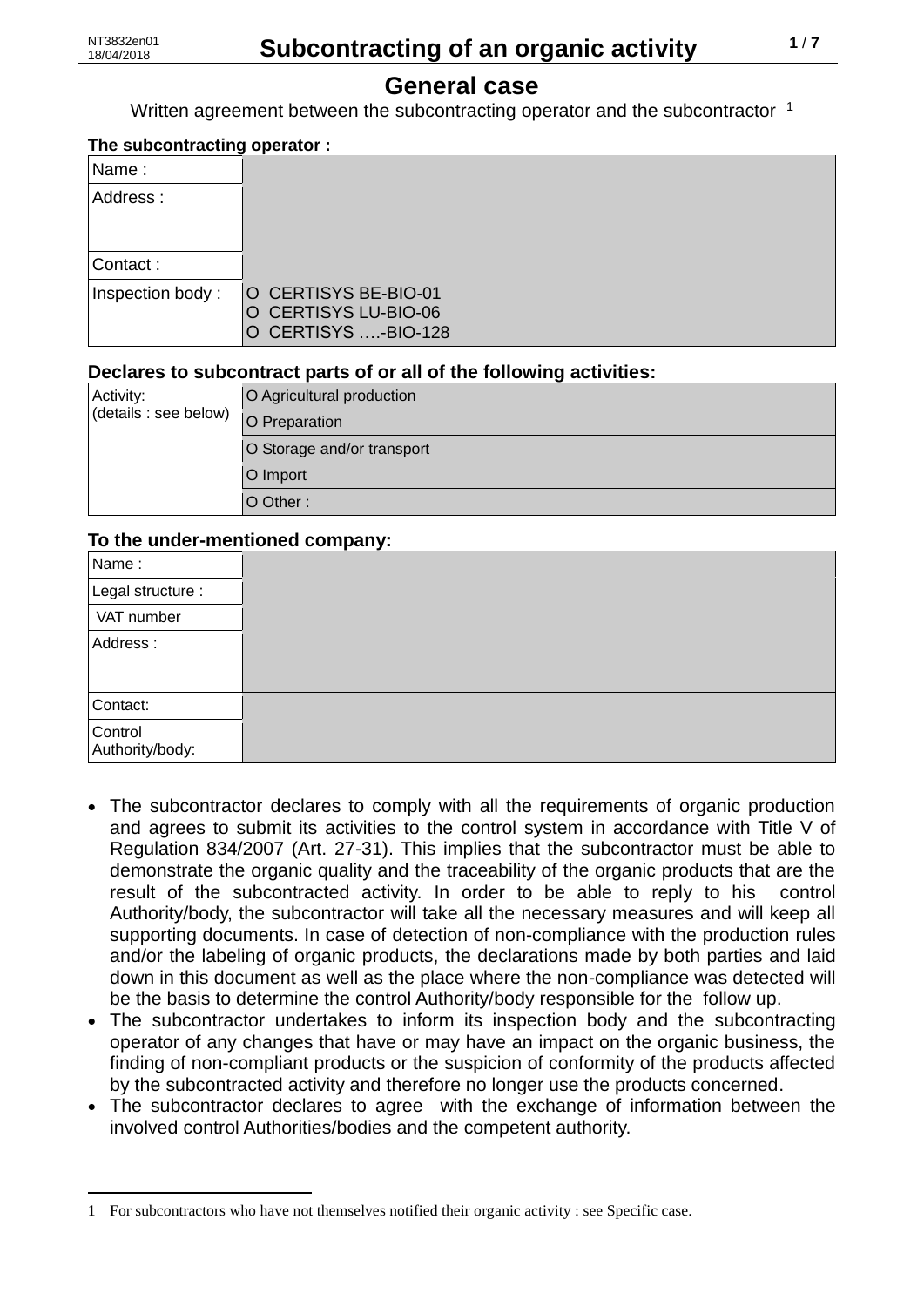# **Detailed description of the subcontracted activity:**

### *Agricultural production :*

| Summary description:                                                                                     | Under responsability of |                            |
|----------------------------------------------------------------------------------------------------------|-------------------------|----------------------------|
|                                                                                                          | Subcontractor           | Subcontracting<br>Operator |
| Labor                                                                                                    |                         |                            |
| Fertilisation                                                                                            |                         |                            |
| Weeding                                                                                                  |                         |                            |
| Sowing                                                                                                   |                         |                            |
| Use of plant protection products                                                                         |                         |                            |
| Harvest                                                                                                  |                         |                            |
| Transport of the harvest                                                                                 |                         |                            |
| Keeping of the plant records (art 72 du 889/2008)                                                        |                         |                            |
| Declaration of parcels used for agricultural production (to<br>the authority and control authority/body) |                         |                            |
| Communication (organic declaration) (art 71 du 889/2008)                                                 |                         |                            |
| Separation between organic, conversion and non-organic.                                                  |                         |                            |
| Washing of the harvested products                                                                        |                         |                            |
| Sorting of the harvested products                                                                        |                         |                            |

### *Preparation :*

| Summary description :                                                                   | Under responsability of |                            |
|-----------------------------------------------------------------------------------------|-------------------------|----------------------------|
|                                                                                         | Subcontractor           | Subcontracting<br>Operator |
| Selection supplier (verification organic certificate, art 29 of<br>Regulation 834/2007) |                         |                            |
| Place order                                                                             |                         |                            |
| Purchasing of raw materials                                                             |                         |                            |
| Reception of products                                                                   |                         |                            |
| Storage of raw products (before preparation)                                            |                         |                            |
| Planning of productions                                                                 |                         |                            |
| Cleaning of installations                                                               |                         |                            |
| Storage of labels                                                                       |                         |                            |
| Storage of semi-finished products                                                       |                         |                            |
| Storage of finished products                                                            |                         |                            |
| Invoicing                                                                               |                         |                            |
| Reception of payments                                                                   |                         |                            |
| Transport to other production units                                                     |                         |                            |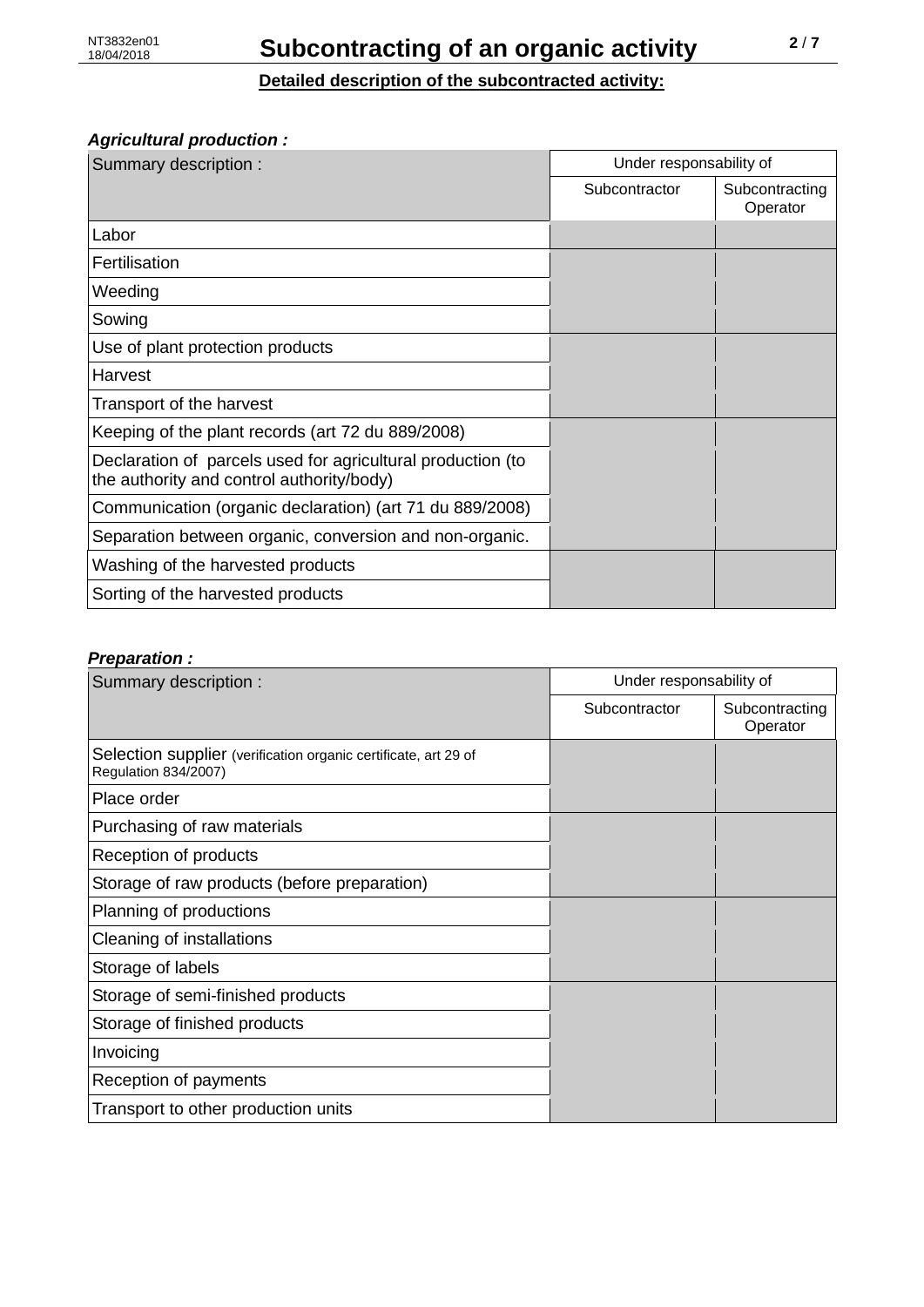## *Distribution* :

| Summary description:                                                                    | Under responsability of |                            |
|-----------------------------------------------------------------------------------------|-------------------------|----------------------------|
|                                                                                         | Subcontractor           | Subcontracting<br>Operator |
| Selection supplier (verification organic certificate, art 29 dof<br>Regulation834/2007) |                         |                            |
| Place order                                                                             |                         |                            |
| Reception of produits                                                                   |                         |                            |
| Storage of semi-finished products                                                       |                         |                            |
| Storage of finished products                                                            |                         |                            |
| Invoicing                                                                               |                         |                            |
| Reception of payments                                                                   |                         |                            |
| Transport to other production units                                                     |                         |                            |

#### *Import :*

| Summary description:                                                                    | Under responsability of |                           |
|-----------------------------------------------------------------------------------------|-------------------------|---------------------------|
|                                                                                         | Subcontractor           | Subcontrating<br>operator |
| Selection supplier (verification organic certificate, art 29 of<br>Regulation 834/2007) |                         |                           |
| Place order                                                                             |                         |                           |
| Sign contract                                                                           |                         |                           |
| Organisation of product flow                                                            |                         |                           |
| Reception of products                                                                   |                         |                           |
| <b>Customs Clearance</b>                                                                |                         |                           |
| Signature of COI (case 21)                                                              |                         |                           |

This declaration is valid for an indefinite period and as long as the subcontracting is applicable.

The subcontracting operator keeps a copy of this statement at the disposal of its control body for each subcontracted organic activity.

**Done in triplicate**: one for the **operator**, one for the **subcontractor** and one for the subcontracting operator's **control body**.

| For the subcontracting operator | For the subcontractor |
|---------------------------------|-----------------------|
|                                 |                       |
|                                 |                       |
|                                 |                       |
|                                 |                       |
| Signature :                     | Signature:            |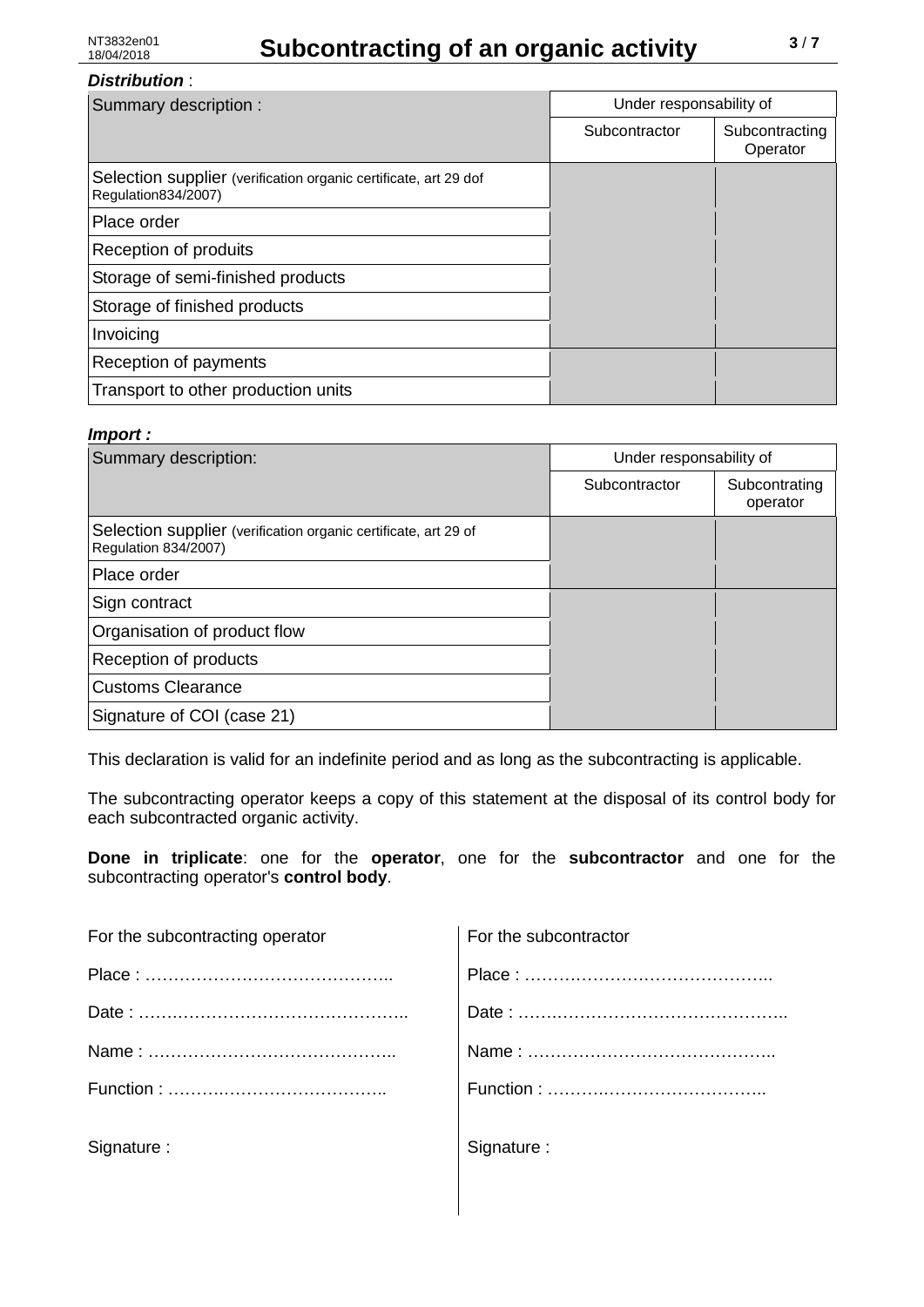#### **Specific case–**

### **Subcontracting to a subcontractor who has not notified his organic activity**

Written agreement between subcontractor and subcontracting operator

#### **The subcontracting operator :**

| Name:            |                                                                     |
|------------------|---------------------------------------------------------------------|
| Address:         |                                                                     |
|                  |                                                                     |
| Contact:         |                                                                     |
| Inspection body: | O CERTISYS BE-BIO-01<br>O CERTISYS LU-BIO-06<br>O CERTISYS -BIO-128 |

### **Declares to subcontract part or all of the following activities:**

| Activity:<br>(details : see below) | O Agricultural production  |
|------------------------------------|----------------------------|
|                                    | O Preparation              |
|                                    | O Storage and/or transport |
|                                    | O Import                   |
|                                    | O Other:                   |

### **To the under-mentioned company:**

| Name:             |                                                                     |
|-------------------|---------------------------------------------------------------------|
| Legal structure : |                                                                     |
| VAT number        |                                                                     |
| Address:          |                                                                     |
|                   | Control Authority/body (only for subcontractor in another country): |
| Contact:          |                                                                     |
|                   |                                                                     |

Hereby, the subcontractor declares :

- To carry out the subcontracted activity in Flanders and not to be obliged to notify the subcontracted activity to the Flemish Authorities because the subcontractor is not the owner of the products on which the subcontracted activity is carried out<sup>3</sup>
- to comply with all the requirements of organic production and agrees to submit its activities to the control system in accordance with Title V of Regulation 834/2007 (Art. 27-31). This implies that the subcontractor must be able to demonstrate the organic quality and the traceability of the organic products that are the result of the subcontracted activity. In order to be able to reply to his concerned control Authority/body, the subcontractor will take all the necessary measures and will keep all supporting documents. In case of detection of non-compliance with the production rules and the labeling of organic products, the declarations made by both parties and laid down in this document as well as the place where the non-compliance was detected, will be basis to determine the control Authority/body responsible for the follow up.
- The subcontractor undertakes to inform its inspection body and the subcontracting operator of any changes that have or may have an impact on the organic business, the finding of noncompliant products or the suspicion of conformity of the products affected by the subcontracted activity and therefore no longer use the products concerned.
- The subcontractor declares to agree with the exchange of information between the involved control Authorities/bodies and the competent authority.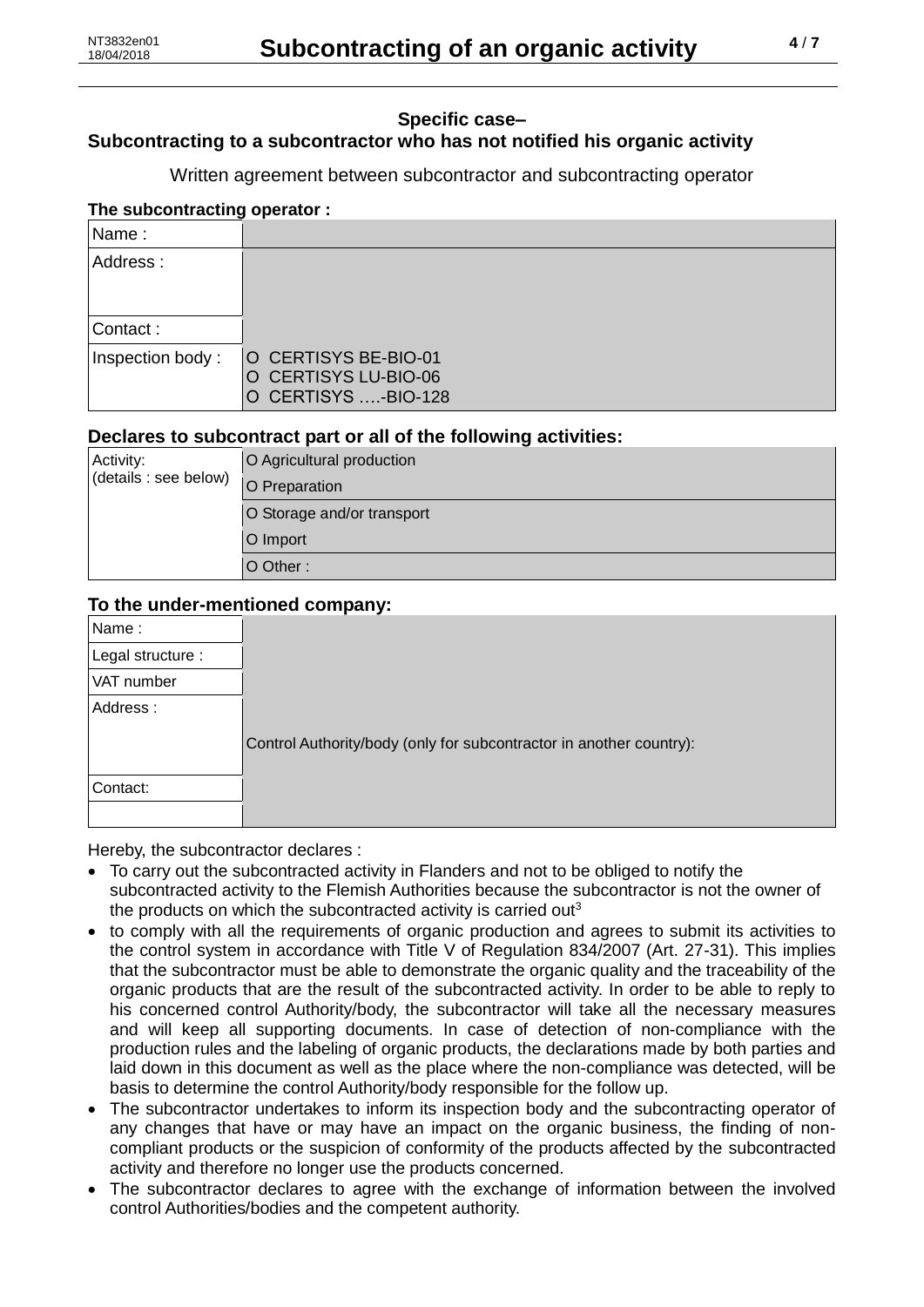# **Detailed description of the subcontracted activity :**

### *Preparation :*

| Summary description:                                                                    | Under responsability of |                            |
|-----------------------------------------------------------------------------------------|-------------------------|----------------------------|
|                                                                                         | Subcontractor           | Subcontracting<br>Operator |
| Selection supplier (verification organic certificate, art 29 of<br>Regulation 834/2007) |                         |                            |
| Place order                                                                             |                         |                            |
| Purchasing of raw materials                                                             |                         |                            |
| Reception of products                                                                   |                         |                            |
| Storage of raw products (before preparation)                                            |                         |                            |
| Planning of productions                                                                 |                         |                            |
| Cleaning of installations                                                               |                         |                            |
| Storage of labels                                                                       |                         |                            |
| Storage of semi-finished products                                                       |                         |                            |
| Storage of finished products                                                            |                         |                            |
| Invoicing                                                                               |                         |                            |
| Reception of payments                                                                   |                         |                            |
| Transport to other production units                                                     |                         |                            |

### *Distribution* :

| Summary description:                                                                    | Under responsability of |                            |
|-----------------------------------------------------------------------------------------|-------------------------|----------------------------|
|                                                                                         | Subcontractor           | Subcontracting<br>Operator |
| Selection supplier (verification organic certificate, art 29 of<br>Regulation 834/2007) |                         |                            |
| Place order                                                                             |                         |                            |
| Reception of produits                                                                   |                         |                            |
| Storage of semi-finished products                                                       |                         |                            |
| Storage of finished products                                                            |                         |                            |
| Invoicing                                                                               |                         |                            |
| Reception of payments                                                                   |                         |                            |
| Transport to other production units                                                     |                         |                            |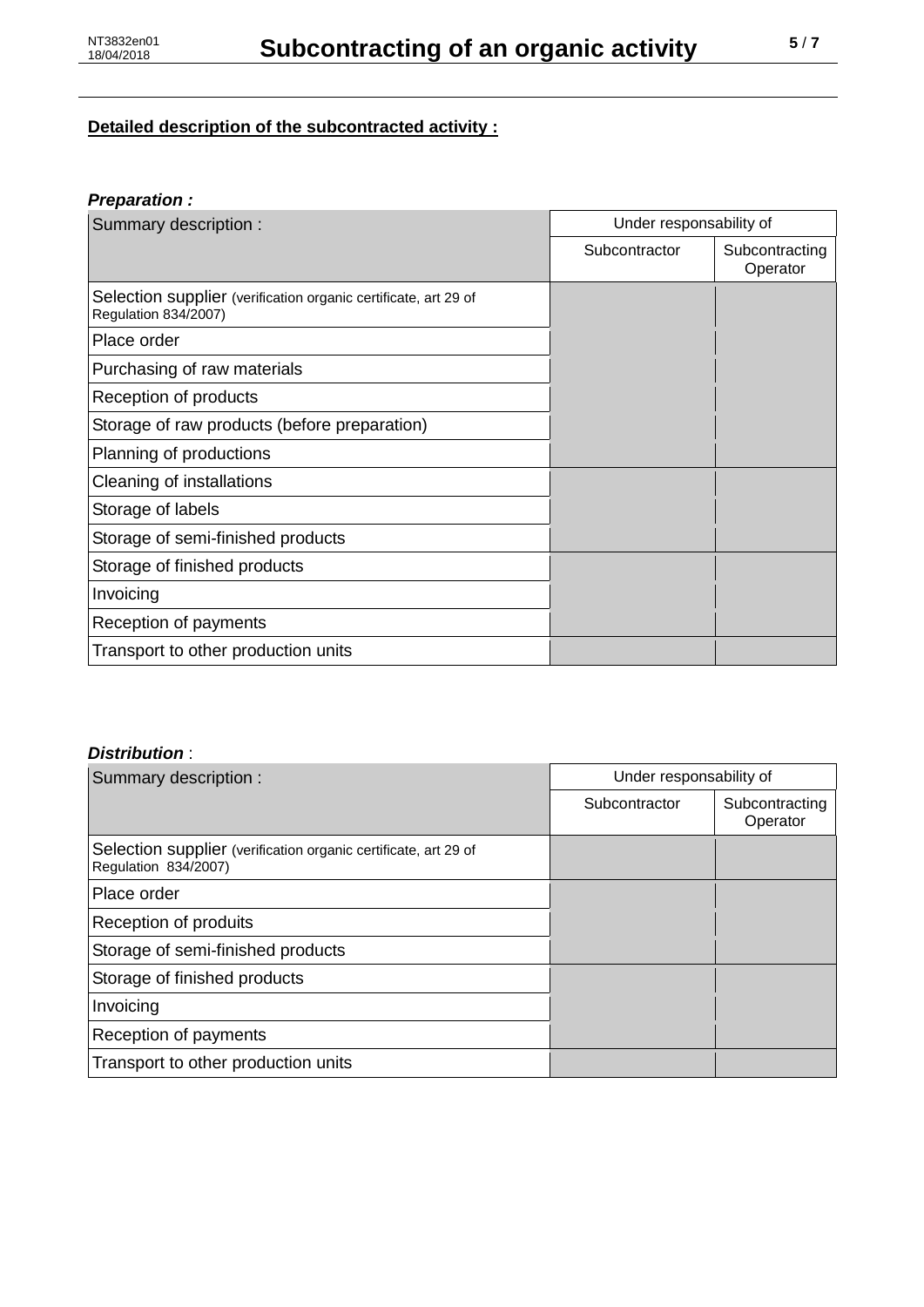### *Import :*

| Summary description:                                                                   | Under responsability of |                            |
|----------------------------------------------------------------------------------------|-------------------------|----------------------------|
|                                                                                        | Subcontractor           | Subcontracting<br>Operator |
| Selection supplier (verification organic certificate, art 29 of<br>Regulation834/2007) |                         |                            |
| Place order                                                                            |                         |                            |
| Sign contract                                                                          |                         |                            |
| Organisation of process                                                                |                         |                            |
| Reception of products                                                                  |                         |                            |
| <b>Customs Clearance</b>                                                               |                         |                            |
| Signature of COI (case 21)                                                             |                         |                            |

This declaration is valid for an indefinite period and as long as the subcontracting is applicable.

The subcontracting operator keeps a copy of this statement at the disposal of its control authority/body for each subcontracted organic activity.

**Done in triplicate**: one for the subcontracting **operator**, one for the **subcontractor**, and one for the subcontracting operator's **control body**.

| For the subcontracting operator | For the subcontractor |
|---------------------------------|-----------------------|
|                                 |                       |
|                                 |                       |
|                                 |                       |
|                                 |                       |
| Signature :                     | Signature:            |